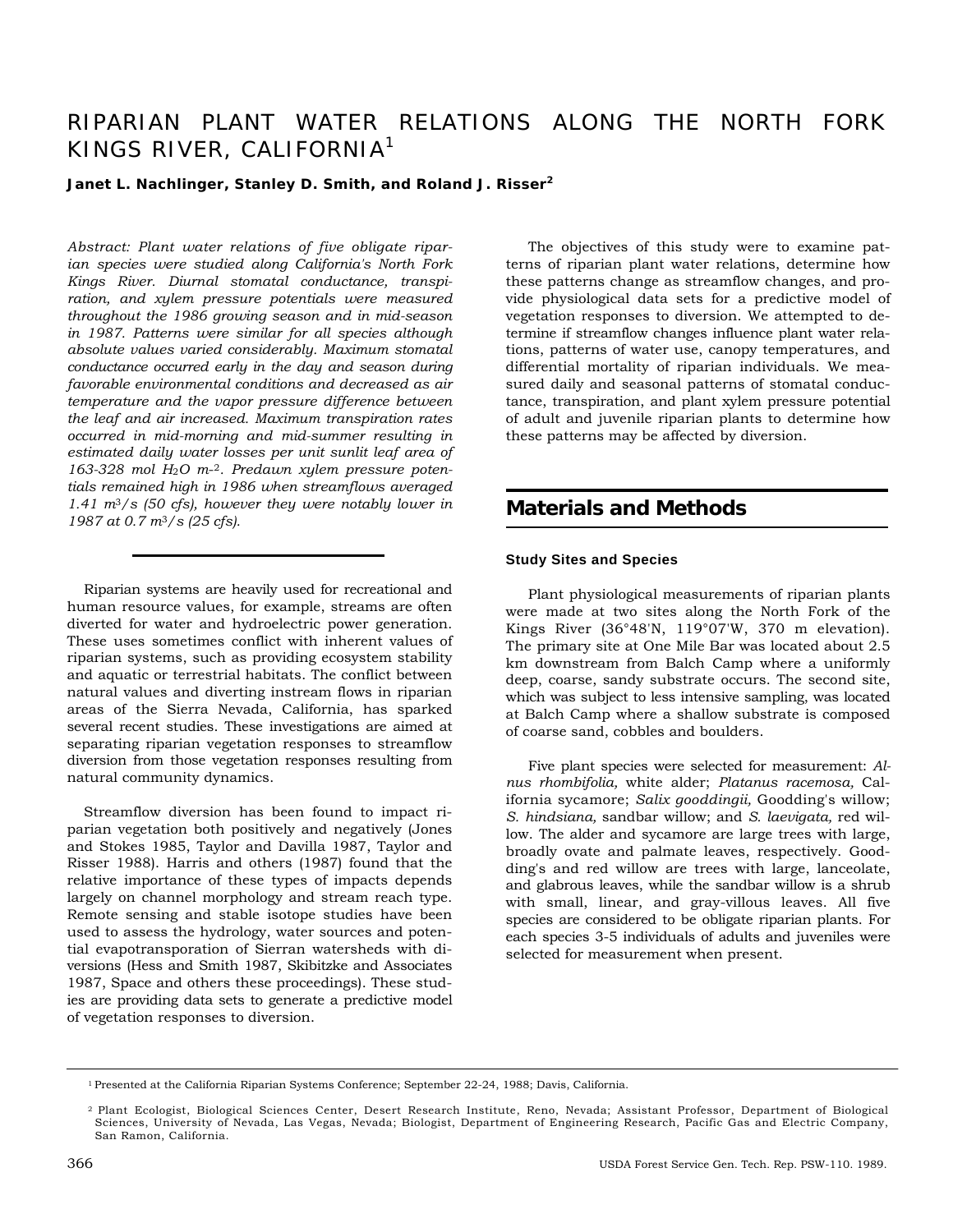**Table 1 -** Ambient air temperature, relative humidity, and streamflow at Balch Camp, and Soil moisture 2.5 km downstream from Balch Camp, North Fork Kings River, on dates of physiological measurements. Dashes indicate missing data values.

|                |                       | T air $(^{\circ}C)$ |      |      | RH (%) | Stream-<br>flow | Soil<br>Moisture<br>(%of dry mass |
|----------------|-----------------------|---------------------|------|------|--------|-----------------|-----------------------------------|
|                | Date                  | Max                 | Min  | Max  | Min    | $(m^{3}/2)$     | $(a)1.2$ m depth)                 |
| 21<br>8        | Apr 1986<br>May 1986  | $---$<br>24.7       | 4.6  | 88.7 | 34.6   | 49.3<br>33.4    | 22.7<br>22.3                      |
| 22             | May 1986              | 25.6                | 5.4  | 81.4 | 27.7   | 38.0            | 22.5                              |
| $\overline{4}$ | Jun 1986              | 29.9                | 13.3 | 85.3 | 39.6   | 86.1            | saturated                         |
| 18             | Jun 1986              | 28.8                | 13.7 | 83.6 | 34.5   | 35.1            | 21.3                              |
| $\overline{2}$ | Jul 1986              | 39.0                | 17.0 | 53.9 | 15.9   | 7.7             | 16.5                              |
| 16             | Jul 1986              | 33.3                | 15.6 | 51.1 | 15.0   | 2.4             | 14.5                              |
| 30             | Jul 1986              | 37.2                | 16.3 | 62.6 | 17.3   | 1.9             | 14.0                              |
| 13             | Aug 1986              | $--- -$             |      |      |        | 1.4             | 13.0                              |
| 27             | Aug 1986              | 38.8                | 18.4 | 49.3 | 15.0   | 1.1             | 12.5                              |
| 10             | Sep 1986              | 30.3                | 9.8  | 36.2 | 15.0   | 1.0             | 12.3                              |
| 24             | Sep 1986 <sup>1</sup> | 18.6                | 14.6 | 89.6 | 80.0   | 3.1             | $- - - -$                         |
| 8              | Oct 1986              | 33.8                | 11.0 | 70.6 | 15.0   | 1.3             | 12.3                              |
| 29             | Oct 1986              | $---$               | 11.2 | 78.7 | $---$  | 1.1             | 12.0                              |
| 30             | Jul 1987              | 35.7                |      |      | 14.0   | 0.8             |                                   |
| 25             | Aug 1987              | 33.7                |      |      | 12.0   | 0.7             |                                   |

<sup>1</sup> A storm on 23-24 Sep 1986 produced 8.9 mm rainfall.

#### **Plant Water Relations**

Diurnal patterns of stomatal conductance, transpiration, and leaf microclimate were determined for all plant species on given sample dates. Measurements were made biweekly from April through October, 1986, and once each in July and August, 1987. A Lambda Instruments LI-1600 steady state porometer (LI-COR, Lincoln, NE) was used at 90 minute intervals throughout each day. In general, two abaxial leaf surfaces were measured; however occasionally, measurements of adaxial surfaces were made. A Lambda Instruments LI-190S quantum sensor was used to measure incident photon flux density for individual leaves. In addition to the porometer thermocouple, an infrared thermometer (Everest Interscience, Tustin, Calif.) was used to measure leaf temperatures. A portable pressure chamber apparatus (Soil Moisture Equip. Corp., Santa Barbara, Calif.) was used to measure xylem pressure potentials of 2-3 leaves or shoots from each individual before dawn and at solar noon. In 1986, soil moisture was measured with a CPN 503 neutron hydroprobe (CPN Corp., Martinez, Calif.) at 0.3m depth intervals. Nine access tubes were arranged along three transects within the riparian corridor at One Mile Bar and five access tubes were arranged along two tran-sects at Balch Camp.

## **Results and Discussion**

### **Climate, Streamflow, and Soil Moisture**

Local climate at Balch Camp during the study period is presented in table 1. In 1986, air temperatures in excess of 25°C occurred throughout the growing season with the warmest days (to 39°C) occurring in July and August. Relative humidities remained high through June and then abruptly dropped in July when maximum air temperatures increased significantly. In October at the onset of senescence, maximum air temperatures remained high while minimum temperatures regularly dropped to 6°C. Light precipitation occurred in early May and late September. In 1987, similar hot and dry climatic conditions predominated.

Streamflows for the dates of physiological measurements are given in table 1 also. Streamflows peaked in early June, rapidly decreased during June and early July, and leveled at around 1.4  $\text{m}^3/\text{s}$  for the remaining months of the 1986 season and around 0.7 m3/s for the 1987 season.

Soil moisture was highest early in the 1986 season coinciding with the time of highest streamflows (table 1). Soil moisture declined gradually at all depths throughout the summer. The lowest moisture measurements were made in September when 11.2 and 23.0 percent water content by volume were measured at 0.5 and 1.2 m depths, respectively. Rains in late September, totaling 10.9 mm, increased soil moisture throughout the profile.

### **Plant Water Relations**

A summary of seasonal predawn xylem pressure potentials and maximum daily stomatal conductance to water vapor is provided in table 2. Seasonal predawn xylem pressure potentials were high throughout the 1986 season for all species. In late season (October) at One Mile Bar, the xylem pressure potentials of *Salix gooddingii* and *S. laevigata* at -0.95 and -0.82 MPa indicated water stress for these species. Woodhouse (1983) found that *S. laevigata* is water stressed at -0.75 MPa. However, these lowered predawn measurements were more likely a result of increased root resistance to water uptake during the onset of dormancy than from insufficient soil moisture (Larcher 1980).

We found no consistent relationships between maximum xylem pressure potentials and maximum stomatal conductance for any species. Patterns in stomatal conductance were similar for all species, but absolute values varied considerably. Maximum stomatal conductance typically occurred in early June and declined gradually thereafter with the lowest observed conductances occurring in late October. *Platanus racemosa* and *Salix laevigata* had the highest maximum conductance at 0.229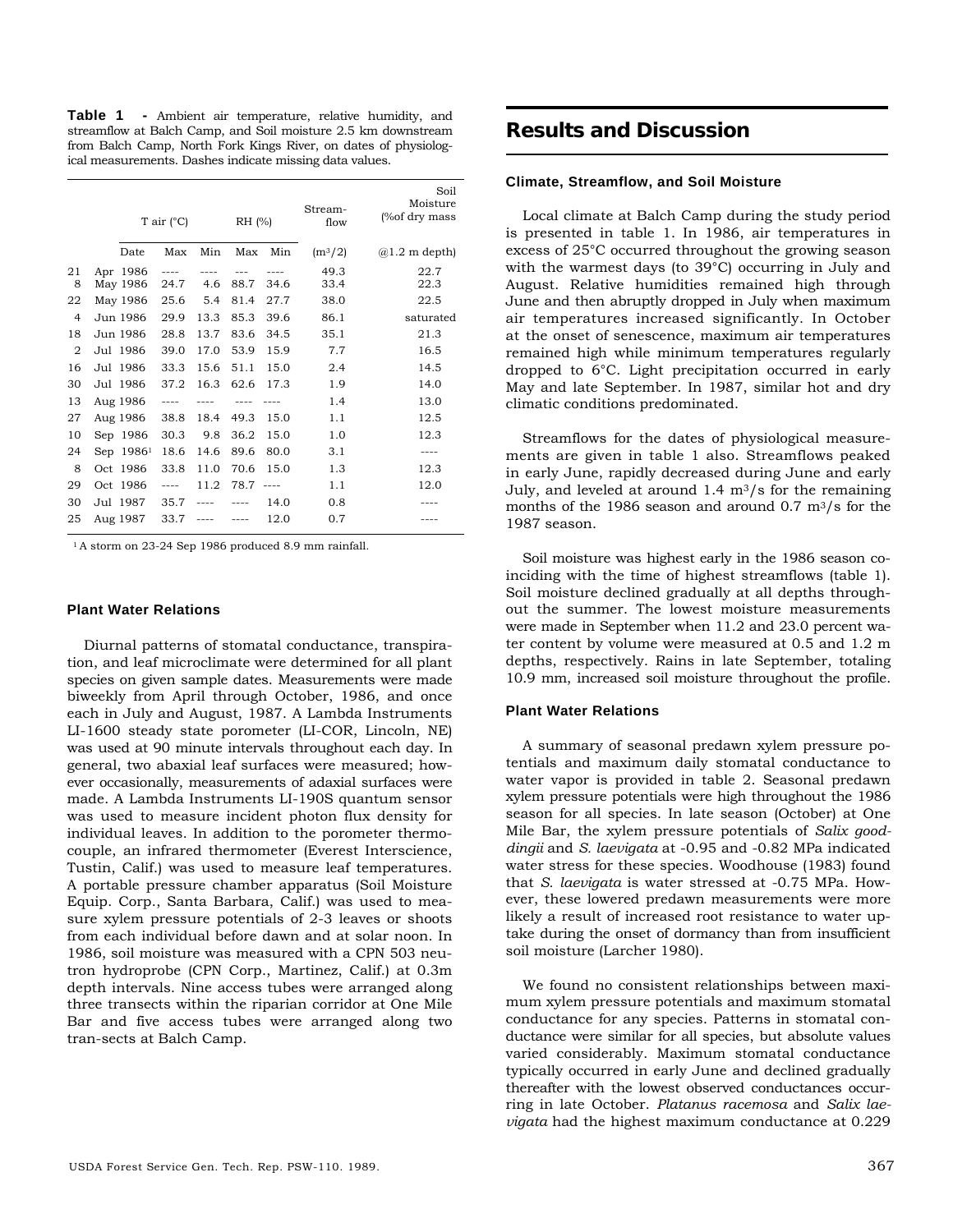and 0.254 mol m-2s-1, respectively. *Alnus rhombifolia*  and S. *gooddingii* had moderate conductance at 0.158 and 0.128 mol m-2s-1, while *S. hindsiana* had the lowest maximum conductance at 0.108 mol m-2s-1. Lower stomatal conductance in all species in April and May may have occurred because of low soil and air temperatures and incomplete leaf expansion. High stomatal conductances in June coincided with ideal climatic conditions (moderate air temperatures, high humidities, high light, and warmer soil temperatures), abundant soil water, and mature leaves. The decline in stomatal conductance later in the season may have been the result of the combination of an increased vapor pressure difference (VPD) of the atmosphere and decreased soil moisture, while leaf senescence contributed to the decline in September. The broad-leaved willows appeared to have less effective stomatal control for maintaining high xylem pressure potentials during the period of high VPD in late season.

**Table 2 -** Seasonal trends in predawn xylem pressure potential (MPa) and maximum stomatal conductance (mol  $H_2O/(m^2s)$ ) for adult riparian plants in 1986 along the North Fork Kings River.

|        | Alnus   |         | Salix         |              | Salix         |             |
|--------|---------|---------|---------------|--------------|---------------|-------------|
| One    | rhombi- |         | laevi-        |              | hinsi-        |             |
| Mile   | folio   | $(n=3)$ |               | $gata$ (n=1) | ana           | $(n=2)$     |
| Bar    | XPP max | g max   | XPP max g max |              | XPP max g max |             |
| Apr 10 | $-0.24$ | 0.173   | $-0.15$       | 0.118        | $-0.13$       | 0.091       |
| Apr 24 | $-0.17$ | 0.186   | $-0.10$       | 0.251        | $-0.12$       | 0.135       |
| May 8  | $-0.26$ | 0.179   | $-0.10$       | 0.212        | $-0.13$       | 0.102       |
| May 22 | $-0.21$ | 0.115   | $-0.18$       | 0.263        | $-0.14$       | 0.106       |
| Jun 4  | $-0.22$ | 0.152   | $-0.20$       | 0.340        | $-0.17$       | 0.139       |
| Jun 18 | $-0.23$ | 0.160   | $-0.28$       | 0.286        | $-0.26$       | 0.124       |
| Jul 2  | $-0.31$ | 0.083   | $-0.25$       | 0.336        | $-0.24$       | 0.086       |
| Jul 16 | $-0.24$ | 0.095   | $-0.40$       | 0.296        | $-0.29$       | 0.086       |
| Jul 30 | $-0.20$ | 0.133   | $-0.23$       | 0.277        | $-0.23$       | 0.122       |
| Aug 13 | $-0.22$ | 0.109   | $-0.37$       | 0.307        | $-0.28$       | 0.085       |
| Aug 27 | $-0.23$ | 0.122   | $-0.30$       | 0.252        | $-0.23$       | 0.113       |
| Sep 10 | $-0.26$ | 0.091   | $-0.35$       | 0.211        | $-0.31$       | 0.083       |
| Sep 24 | $-0.13$ | -----   | $-0.23$       | -----        | $-0.19$       | $--- -$     |
| Oct 8  | $-0.27$ | 0.143   | $-0.82$       | 0.213        | $-0.34$       | 0.116       |
| Oct 29 | $-0.22$ | 0.207   | $-0.68$       | 0.195        | $-0.33$       | 0.118       |
|        | Alnus   |         | Platanus      |              | Salix         |             |
|        | rhombi- |         | race-         |              | qood-         |             |
| Balch  | folia   | $(n=5)$ | mosa          | $(n=3)$      | dingii        | $(n=1)$     |
| Camp   | XPP max | g max   | XPP max       | g max        | XPP max       | g max       |
| Apr 11 | $-0.18$ | 0.138   | $-0.16$       | 0.124        |               |             |
| Apr 25 | $-0.21$ | 0.180   | $-0.18$       | 0.287        |               |             |
| May 23 | $-0.25$ | 0.221   | $-0.18$       | 0.272        |               | -----       |
| Jun 5  | $-0.23$ | 0.235   | $-0.25$       | 0.354        |               |             |
| Jun 19 | $-0.23$ | 0.288   | $-0.28$       | 0.290        |               |             |
| Jul 3  | $-0.21$ | 0.164   | $-0.25$       | 0.315        | -----         |             |
| Jul 17 | $-0.20$ | 0.154   | $-0.11$       | 0.206        | -----         | -----       |
| Jul 31 | $-0.20$ | 0.194   | $-0.12$       | 0.233        | $-0.20$       | 0.269       |
| Aug 14 | $-0.26$ | $---$   | $-0.13$       | $- - - - -$  | $-0.20$       | $- - - - -$ |
| Aug 28 | $-0.31$ | 0.098   | $-0.10$       | 0.186        | $-0.13$       | 0.176       |
| Sep 11 | $-0.38$ | 0.099   | $-0.14$       | 0.161        | $-0.18$       | 0.190       |
| Oct 9  | $-0.28$ | 0.181   | $-0.17$       | 0.168        | $-0.25$       | 0.166       |
| Oct 30 | $-0.29$ | 0.161   | $-0.18$       | 0.150        | $-0.20$       | 0.114       |
| Oct 8  | $-0.27$ | 0.143   | $-0.82$       | 0.213        | $-0.34$       | 0.116       |
|        |         |         |               |              |               |             |
| Oct 29 | $-0.22$ | 0.207   | $-0.68$       | 0.195        | $-0.33$       | 0.118       |

Patterns of integrated daily transpiration rates were very similar for all species at the beginning and end of the season, but values diverged for each species during the mid-summer period of significant water consumption (data not shown). The greatest daily transpirational water losses occurred from mid-June through August corresponding with the period of greatest VPD. Mean integrated transpiration was relatively high for *Plalanus racemosa* and *Salix laevigata* at 239 and 328 mol m-2d-1, respectively. In contrast, *Alnus rhombifolia, S. gooddingii,* and S. *hindsiana* had relatively low integrated transpiration at 157, 170, and 177 mol m-2d-1.

Diurnal trends in photosynthetic photon flux density (PPFD), VPD, stomatal conductance to water vapor, and transpiration are shown for adult *Alnus rhombifolia*  on three dates in figure 1. These trends were similar for all species measured. Typically, PPFD increased and levelled to a long midday maximum while VPD increased gradually and remained high until late in the day.



Figure 1. Diurnal patterns in photon flux density, vapor pressure difference, stomatal conductance, and transpiration for Alnus rhombifolia in June (--), July (---), and October (....) 1986.

**Figure 1-** Diurnal patterns in photon flux density, vapor pressure difference, stomatal conductance, and transpiration for *Alnus rhombifolia* in June (―), July (---), and October (...) 1986.